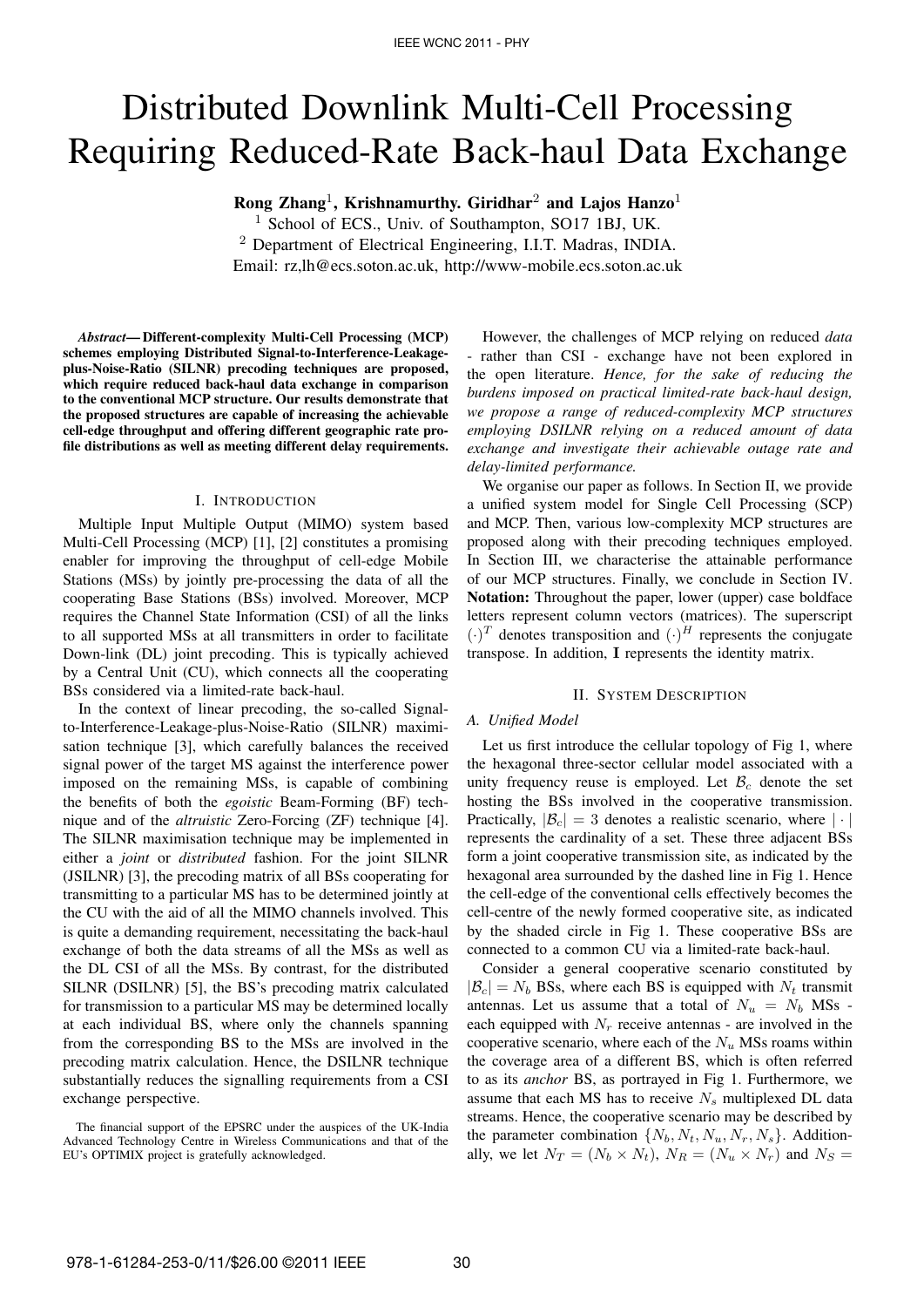

Fig. 1. The cellular topology considered and multicell processing  $(N_u \times N_s)$  denote the total number of BS transmitter antennas, MS receiver antennas and MS data streams, respectively.

Hence, a unified discrete-time model for the signal received by  $MS_i$  for both SCP and MCP may be written as:

$$
\mathbf{y}_j = \mathbf{H}_E \mathbf{G}_E \mathbf{x} + \mathbf{n}_j,\tag{1}
$$

where  $y_j \in \mathbb{C}^{N_r}$  and  $n_j \in \mathbb{C}^{N_r}$  denote the received signal vector of  $MS_i$  and the circularly symmetric complex Gaussian noise vector having a covariance matrix of  $\mathbf{R}_n = N_0 \mathbf{I}$ , respectively. Furthermore,  $\mathbf{x} = [\mathbf{x}_{1}^{T}, \dots, \mathbf{x}_{N_u}^{T}]^{T}$  hosts all data streams of all MSs, where  $x_j \in \mathbb{C}^{N_s}, j \in [1, N_u]$  denotes the  $N_s$  data streams destined for  $MS_i$  that have i.i.d. zero-mean unit-variance complex Gaussian entries, which are assumed to be independent of both the noise and of the channel. The entries of x obey  $\mathbb{E}[\mathbf{x}_i \mathbf{x}_j^H] = \mathbf{I}$ , where  $\mathbb{E}[\cdot]$  stands for the expectation operation. Furthermore,  $H_E \in \mathbb{C}^{N_r \times N_T}$ represents the *equivalent* MIMO channel matrix and similarly,  $\mathbf{G}_E \in \mathbb{C}^{N_T \times N_S}$  is the *equivalent* linear precoding matrix. More explicitly, we let  $\mathbf{H}_{j,i} \in \mathbb{C}^{N_r \times N_t}, j \in [1, N_u], i \in \mathcal{B}_c$ denote the MIMO channel between  $MS_j$  and  $BS_i$ . We then let  $\mathbf{G}_{i,j} \in \mathbb{C}^{N_t \times N_s}, i \in \mathcal{B}_c, j \in [1, N_u]$  denote the linear precoding matrix employed at  $BS_i$ , which was calculated for transmission to  $MS_j$ . Hence, the *global* MIMO channel matrix  $\mathbf{H} \in \mathbb{C}^{N_R \times N_T}$  and the *global* linear precoding matrix  $\mathbf{G} \in \mathbb{C}^{N_T \times N_S}$  may be expressed as:

$$
\begin{bmatrix}\n\mathbf{H} = & & \mathbf{G} = & & \mathbf{G}_{1,N_u} \\
\vdots & \vdots & \vdots & \vdots \\
\mathbf{H}_{N_u,1} & \cdots & \mathbf{H}_{N_u,N_b}\n\end{bmatrix},\n\begin{bmatrix}\n\mathbf{G}_{1,1} & \cdots & \mathbf{G}_{1,N_u} \\
\vdots & \vdots & \vdots \\
\mathbf{G}_{N_b,1} & \cdots & \mathbf{G}_{N_b,N_u}\n\end{bmatrix}.
$$

The *equivalent* MIMO channel matrix  $H<sub>E</sub>$  of Eq (1) may then be expressed as  $H_E = H_{i,\forall}$ , where  $H_{i,\forall}$  denotes the jth row of H. According to the *equivalent* linear precoding matrix  $G_E$  of Eq (1), for SCP, we may write  $G_E = \text{diag}[G]$ , which is a diagonal matrix hosting the diagonal entries of matrix G. By contrast, for MCP, we have  $G_E = G$ , which subsumes the various MCP structures to be introduced in the next section. Hence the discrete-time signal received at  $MS_i$  for SCP and MCP may be respectively written as:

$$
\mathbf{y}_{j}^{s} = \mathbf{H}_{j,j} \mathbf{G}_{j,j} \mathbf{x}_{j} + \sum_{i \in \mathcal{B}_{c,-j}} \mathbf{H}_{j,i} \mathbf{G}_{i,i} \mathbf{x}_{i} + \mathbf{n}_{j}, \qquad (2)
$$

$$
\mathbf{y}_{j}^{m} = \mathbf{H}_{j,\forall} \mathbf{G}_{\forall,j} \mathbf{x}_{j} + \sum_{k=1, k \neq j}^{N_{u}} \mathbf{H}_{j,\forall} \mathbf{G}_{\forall,k} \mathbf{x}_{k} + \mathbf{n}_{j}, \quad (3)
$$

where  $\mathbf{G}_{\forall j}$  denotes the jth column of matrix G and  $\mathcal{B}_{c,-j}$ hosts the BSs within the cooperative site, excluding  $BS_i$ .

#### *B. Conventional MCP Structure and Distributed SILNR*

In conventional MCP as seen at the left of Fig 2, each BS is responsible for the co-processing of all MSs' data streams x, which requires a substantial amount of data exchange before their precoded DL transmission ensues. Hence the corresponding global linear precoding matrix G has only nonzero entries  $G_{i,j}$ ,  $i \in \mathcal{B}_c$ ,  $j \in [1, N_u]$  and this structure may be referred to as Equally Loaded (EL) cooperative BS structure.

The linear SILNR maximisation precoding technique [3] aims for maximising the signal power received at the intended MS and at the same time for minimising the interference imposed on all other MSs. In the context of DSILNR [5], this maximisation takes place *locally* at each individual BS, where the SILNR  $\gamma$  at MS<sub>i</sub> is given by:

$$
\gamma = \frac{\text{Tr}[\mathbf{G}_{i,j}^H \mathbf{H}_{j,i}^H \mathbf{H}_{j,i} \mathbf{G}_{i,j}]}{\text{Tr}[\mathbf{G}_{i,j}^H(N_0 N_r \mathbf{I}/P_{i,j} + \sum_{k=\chi_i \neq j}^{\chi_u} \mathbf{H}_{k,i}^H \mathbf{H}_{k,i}) \mathbf{G}_{i,j}]}, \quad (4)
$$

where the numerator denotes the signal power received at  $MS_j$  benefiting from the transmission at  $BS_i$ , while the denominator represents the interference leakage power imposed on all other MSs due to the transmission of  $BS_i$  to  $MS_j$  with  $[\chi_u, \chi_l] = [N_u, 1]$ . Hence the optimisation problem is:

$$
\mathbf{G}_{i,j} = \arg \max_{\mathbf{G}_{i,j}} \gamma. \tag{5}
$$

The above maximisation problem of Eq (5) requires the knowledge of the power allocation  $P_{i,j}$ . To satisfy the per-BS power constraint  $P_{BS}$ , which is assumed to be the same for all BSs, we adopt the power allocation strategy of [5]:.

$$
P_{i,j} = \frac{\text{Tr}[\mathbf{H}_{j,i}\mathbf{H}_{j,i}^H]}{\text{Tr}[\sum_{k=\chi_l}^{\chi_u}\mathbf{H}_{k,i}\mathbf{H}_{k,i}^H]}P_{BS},\tag{6}
$$

where the numerator denotes the channel gain associated with the transmission of  $BS_i$  to  $MS_j$ , while the denominator represents the aggregate channel gain of the transmission of BS<sub>i</sub> to all MSs. Again, we have  $[\chi_u, \chi_l] = [N_u, 1]$  for the conventional MCP structure. Once the power allocation was determined, the optimisation problem of Eq (5) may be further decoupled into individual optimisation steps by constraining  $G_{i,j}$  to be an orthonormal matrix, as discussed in [3]. Hence we may obtain the optimisation solution as  $G_{i,j}$  =  $eigv(\mathbf{B}^{-1}\mathbf{A})$ , representing the eigenvectors corresponding to  $\sum_{k=1, k \neq j}^{N_u} \mathbf{H}_{k,i}^H \mathbf{H}_{k,i}$  and  $\mathbf{A} = \mathbf{H}_{j,i}^H \mathbf{H}_{j,i}$ . Finally, the resultant the  $N_s$  largest eigenvalues of  $\mathbf{B}^{-1}\mathbf{A}$ , with  $\mathbf{B} = N_0N_r\mathbf{I}/P_{i,j}+$ linear precoding matrix  $G_{i,j}$  is multiplied by  $P_{i,j}/N_s$ , where we assumed that the power  $P_{i,j}$  is equally distributed amongst the  $N_s$  DL data streams to be transmitted to  $MS_i$ .

#### *C. Reduced-Complexity MCP Structures*

*1) UEL-I:* In the first reduced-complexity structure considered,  $BS_i$  is only responsible for transmission to MSs within its own cell, as well as for transmissions to all the MSs roaming within the previous  $(i-1)$  BSs, where the data streams  $[x_1, \ldots, x_{i-1}]$  of all the  $(i-1)$  MSs have to be known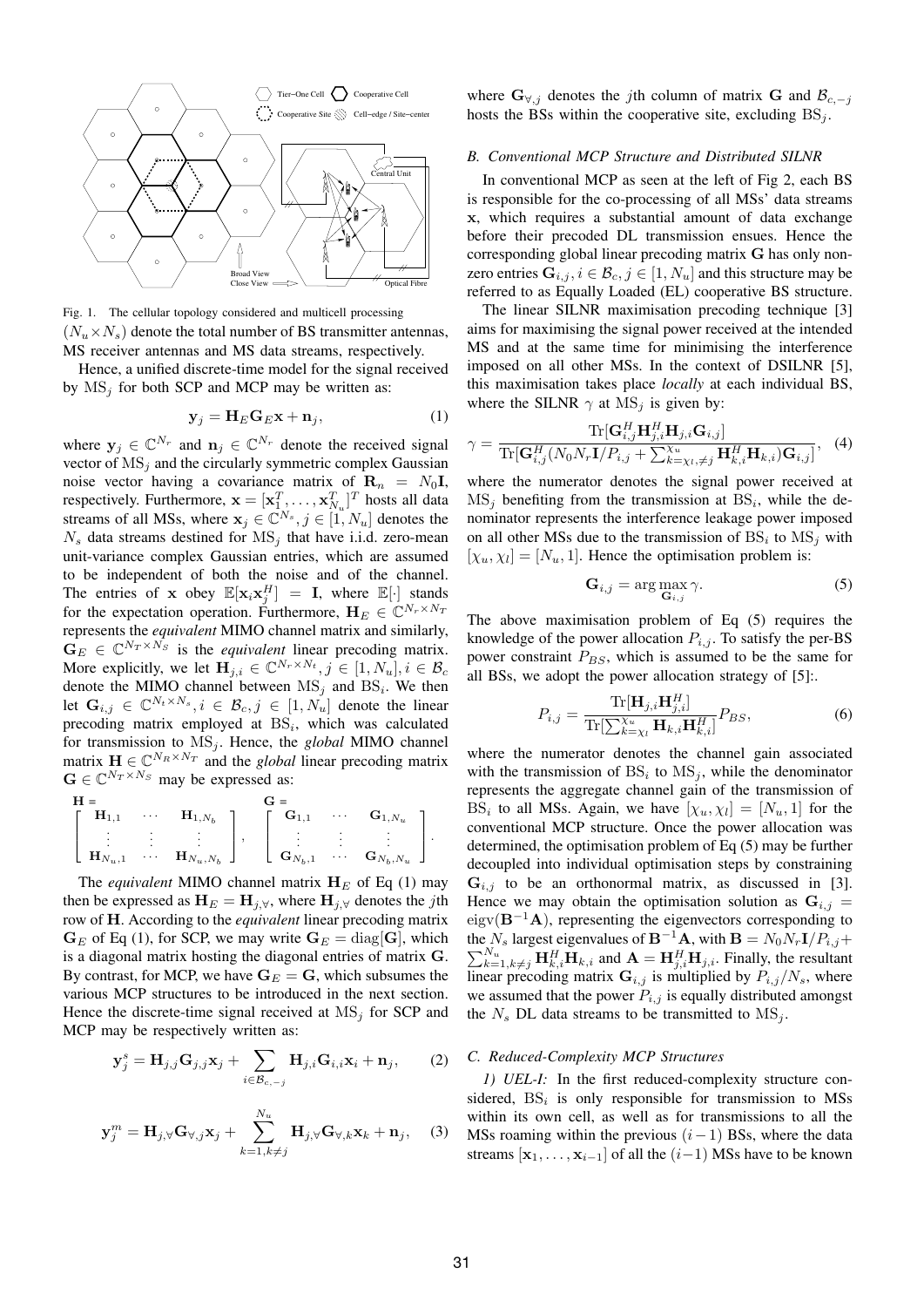

Fig. 2. Various MCP structure and their global linear precoding matrix G.

at  $BS_i$ . Hence, this may be referred to as the UnEqually Loaded structure of type one (UEL-I). For example, when considering  $|\mathcal{B}_c| = 3$  as seen in the middle of Fig 2, BS<sub>1</sub> is only responsible for transmissions to its own cell-edge  $MS_1$ , while  $BS<sub>2</sub>$  is responsible for transmissions to its own celledge  $MS_2$  and to  $MS_1$  and finally,  $BS_3$  jointly transmits to all  $MS_{1,2,3}$ . In this structure, the  $N_s$  data streams  $x_1$  of  $MS_1$ have to be available at  $BS_2$  and the data streams  $[x_1, x_2]$  of  $MS<sub>1</sub>$  and  $MS<sub>2</sub>$  have to be available at  $BS<sub>3</sub>$ . Hence, the global linear precoding matrix G becomes a lower-triangular matrix. The DSILNR precoding technique employed remains similar to that discussed in Section II-B, with the slight change that the parameters of Eq (6) become  $[\chi_u, \chi_l] = [i, 1].$ 

*2) UEL-II:* In the second reduced-complexity structure advocated,  $BS_i$  is only responsible for transmissions to MSs in its own cell as well as for transmissions to MSs belonging to BS<sub>i−1</sub>, where only the data streams  $x_{i-1}$  have to be available at  $BS_i$ . This may be referred to as the UnEqually Loaded structure of type two (UEL-II). For example, when considering  $|\mathcal{B}_c| = 3$  as seen at the right of Fig 2,  $BS_1$ and  $BS_2$  have the same configuration as that of UEL-I, while  $BS_3$  is only responsible for transmissions to  $MS_2$ and  $MS_3$ , where only the data streams  $x_2$  of  $MS_2$  have to be available at  $BS_3$ . Hence, the global linear precoding matrix G becomes a zig-zag shaped matrix. The DSILNR precoding technique essentially remains the same as discussed in Section II-B, where the parameters of Eq (6) become  $[\chi_u \chi_l] = [i, \max(i-1, 1)].$ 

*3) IL-I and IL-II:* The third reduced-complexity structure is similar to the UEL-I structure, with the slight difference that the MCP is operated *progressively*, where the participation of  $BS_i$  does not affect the transmission precoding matrix employed at the BSs that already have ongoing transmissions. For example, when  $BS_3$  participates in the MCP, then the precoding matrices already employed at  $BS_1$  and  $BS_2$  remain unchanged. Hence, this structure may be referred to as the Incrementally Loaded structure of type one (IL-I). Note that this structure has the same data stream exchange requirement as that of the UEL-I structure, while imposing only marginal modifications on the network. Likewise, we may define the Incrementally Loaded structure of type two (IL-II) as the progressive version of the UEL-II structure. As for the other schemes, the DSILNR precoding technique remains the same, as that discussed in Section II-B, with the minor change that the parameters of both Eq (6) and Eq (4) become  $[\chi_u, \chi_l] =$ [i, 1] for the IL-I structure and  $[\chi_u, \chi_l] = [i, \max(i-1, 1)]$ for the IL-II structure, respectively.

#### III. PERFORMANCE EVALUATION

In this section, we characterise the various MCP structures employing the DSILNR precoding technique in both the fullyloaded scenario  $(N_T = N_R)$  of  $\{N_b, N_t, N_u, N_r, N_s\}$  =  $\{3, 2, 3, 2, 1\}$  and the lightly-loaded scenario  $(N_T > N_R)$  of  $\{N_b, N_t, N_u, N_r, N_s\} = \{3, 4, 3, 2, 1\}.$ 

We considered the so-called Urban Micro setup [6], where the BS-to-BS distance was defined as  $D = 1000m$ . The MIMO channel of each BS-MS pair is constituted by three components, i.e. by  $\mathbf{H}_{j,i} = (A^l_{j,i} \dot{A}^s_{j,i})^{1/2} \mathbf{H}^f_{j,i}$ , where  $\mathbf{H}^f_{j,i} \in$  $\mathbb{C}^{N_r \times N_t}$  represents the fast fading component, which is assumed to be frequency-flat with zero-mean and unity-variance complex Gaussian entries,  $A_{j,i}^s = 10^{\xi/10}$  is the lognormal shadow fading component, where  $\xi$  is generated by a zeromean real-valued Gaussian random variable having a standard derivation of  $\sigma_s$  = 8dB. The pathloss model is given by  $A_{j,i}^l = \beta d_{j,i}^{\alpha}$ , where d denotes the BS-MS distance in meter and  $[\alpha, \beta] = [-3, 1.35 \times 10^7]$  [7]. Furthermore, we let the Signal-to-Noise Ratio (SNR) at the cell-edge area be 25 dB.

In each simulation,  $N_u = 3$  MS locations are generated randomly and independently, where each of the MSs is random uniformly positioned in the area determined by the radius range of  $r \in (0, 0.1D]$  and angle range of  $120^{\circ}$ , corresponding to the sector covered by its anchor BS. Furthermore, we investigate a total of 100 independent simulations, where each simulation was terminated after 5000 simulation runs.

#### *A. Achievable Outage Rate*

*1) Performance Metric:* We plot the 'outage rate', which is defined as the Cumulative Distribution Function (CDF) of the ergodic achievable rate. We consider an equal power allocation in the SCP scenario, namely  $G_{i,i} = \sqrt{P_{BS}/N_t}I$ , when a single-user detector is employed as a benchmarker. The achievable rate of  $MS_i$  of the SCP and MCP schemes are given as:

$$
\mathcal{R}_j^s = \log|\mathbf{I} + \frac{\mathbf{H}_{j,j}\mathbf{G}_{j,j}\mathbf{G}_{j,j}^H\mathbf{H}_{j,j}^H}{N_0\mathbf{I} + \sum_{i \in \mathcal{B}_{c,-j}} \mathbf{H}_{j,i}\mathbf{G}_{i,i}\mathbf{G}_{i,i}^H\mathbf{H}_{j,i}^H}|, \qquad (7)
$$

$$
\mathcal{R}_{j}^{m} = \log|\mathbf{I} + \frac{\mathbf{H}_{j,\forall}\mathbf{G}_{\forall,j}\mathbf{G}_{\forall,j}^{H}\mathbf{H}_{j,\forall}^{H}}{N_{0}\mathbf{I} + \sum_{k=1,k\neq j}^{N_{u}}\mathbf{H}_{j,\forall}\mathbf{G}_{\forall,k}\mathbf{G}_{\forall,k}^{H}\mathbf{H}_{j,\forall}^{H}}|.\tag{8}
$$

*2) Performance Investigation:* Fig 3 shows the outage rate of each of the three MSs for both the conventional and the proposed structures in the fully-loaded scenario and lightlyloaded scenario, respectively. It can be seen for both scenarios that all three MSs supported by all structures considered achieve a higher outage rate than that of the SCP arrangement marked by the asterisks. In general,  $MS<sub>2</sub>$  characterised in the middle subplot of Fig 3 exhibits a similar outage rate for all structures considered, while  $MS_1$  and  $MS_3$  exhibit quite a different outage rate behaviour for the various structures.

As seen in the top subplot of both Fig 3(a) and Fig 3(b) for  $MS_1$ , the proposed type one structures are indicated by the solid line for UEL-I and the dash-dot line for IL-I, both of which achieve a outage rate improvement over the conventional structure indicated by the crosses. However, the proposed type two structures indicated by the dashed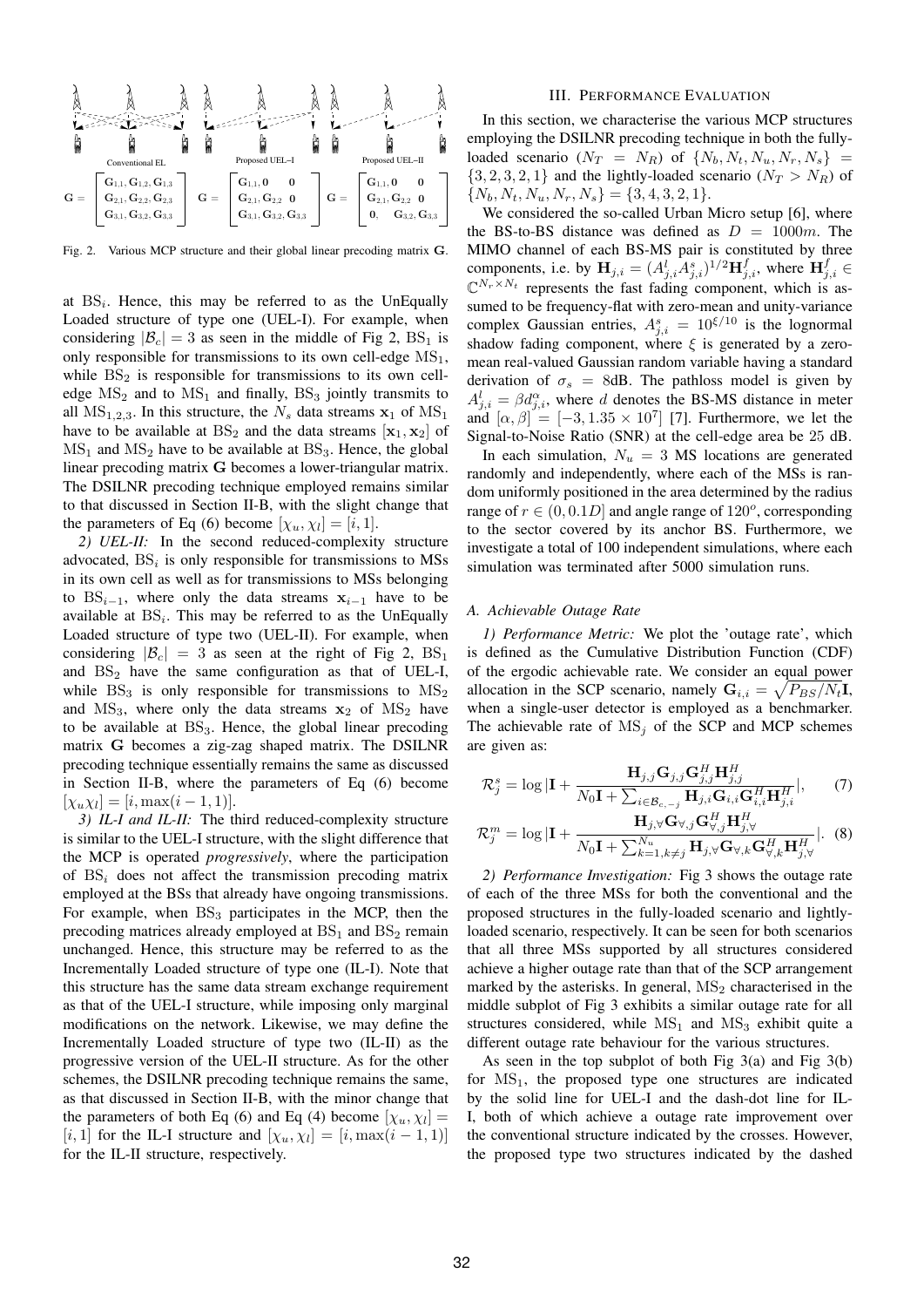

(b) lightly-loaded scenario

Fig. 3. Outage rate of each of the  $N_u = 3$  MSs (top, middle, bottom) for both the conventional and the proposed reduced-complexity structures.

line for UEL-II and the dotted line for IL-II only achieve marginal or no outage rate improvement, when compared to the conventional structure. The outage rate improvement of  $MS<sub>1</sub>$  in the proposed structures is a benefit of the higher total transmission power radiated from  $BS_{1,2}$  for their transmission to  $MS_1$  compared to the conventional structure.

On the other hand, observe in the bottom subplot of both Fig  $3(a)$  and Fig  $3(b)$  for  $MS_3$ , all proposed structures suffer from an outage rate loss, when compared to the conventional structure. Since in contrast to the conventional structure, where  $MS<sub>3</sub>$  benefits from multiple BSs' transmission, only the anchor  $BS_3$  is responsible for transmission to  $MS_3$  in the proposed structures and only a fraction of the total transmission power is available for  $BS<sub>3</sub>$  for the transmission to  $MS<sub>3</sub>$ . Importantly, the achievable outage rate remains still higher than that of the SCP, where the full transmit power is available at  $BS_3$  for transmissions to  $MS_3$ . This is because although the transmit power available at  $BS<sub>3</sub>$  for transmission to  $MS<sub>3</sub>$  is reduced in MCP in comparison to the SCP scenario, the interference imposed by the other BSs on  $MS<sub>3</sub>$  is reduced

more substantially, as a benefit of the DSILNR precoding technique employed at all BSs. This also explains the fact that the UEL-I and UEL-II structures achieve a higher outage rate than the IL-I and IL-II structures, since the precoding techniques employed in the latter two approaches do not take into account any of the newly activated cooperative BSs, which in turn does not facilitate the control of the interference imposed on those newly initiated MSs.

#### *B. Delay Limited Performance*

We now investigate the delay limited performance for both the best-supported  $MS_1$  and the worst-supported  $MS_3$ .

*1) Performance Metric:* Given a system bandwidth B, a packet's transmission may be modelled by a queue and a wireless link using the M/G/1 model of [8], which has a Poissonian source packet arrival process having an arrival rate of  $\lambda$ , a general i.i.d. packet delivery time T and a single server. Let us denote the maximum average tolerable delay by a particular service as  $D$ , which should be no less than the packet delivery time T plus the queueing delay  $D_q$ . For simplification, we do not consider applications that have hard delay requirements and ignore the propagation delay, the data exchange delay and the feedback delay. Then we have  $T + D_q \leq D$ , which may be quantified by the Pollaczek-Khintchine formula [8]:

$$
\mathbb{E}[T] + \lambda [\mathbb{E}[T]^2 + \sigma_T^2]/[2 - 2\lambda \mathbb{E}[T]] \le D,\tag{9}
$$

where  $\mathbb{E}[T]$  and  $\sigma_T^2$  denote the Average Successful Packet Delivery Time (ASPDT) and its variance, respectively. We assume encountering i.i.d. packet error events and assume that the corrupted packets are retransmitted by an Automatic Repeat reQuest (ARQ) scheme, which keeps retransmitting a given packet, until its successful reception is declared. Hence the probability of the lth transmission of a packet succeeding is given by  $Pr(l) = f(\gamma)[1 - f(\gamma)]^{l-1}$ , where  $f(\gamma)$  is defined as the Packet Success Ratio (PSR). In this paper, we consider Gray-mapped square  $2^b$ -QAM packets having a length of N bits, where b represents the number of Bits Per Symbol (BPS). Hence the PSR is given by  $f(\gamma) = [1 - p_{PAM}(\gamma)]^{2N/b}$ , where  $p_{PAM}(\gamma)$  is the Symbol Error Ratio (SER) of a  $2^{b-1}$ ary PAM scheme [6]. The Signal-to-Interference-plus-Noise-Ratio (SINR)  $\gamma$  can be recorded in the same way as in the simulations conducted in Section III-A for quantifying the achievable outage rate for both the conventional and for the proposed structures, since the calculation of SINR is an intermediate step towards to the calculation of outage rate, but instead of calculating the CDF we require the average SINR value. As a result, the ASPDT and its variance are given by [9]:

$$
\mathbb{E}[T] = \tau/f(\gamma), \tag{10}
$$

$$
\sigma_T^2 = [1 - f(\gamma)]\tau^2/f(\gamma)^2,
$$
 (11)

where the packet duration is  $\tau = N/bR$  and R represents the symbol rate. By substituting Eq  $(10)$  and Eq  $(11)$  into Eq  $(9)$ , we arrive at the following constraint:

$$
N/bRD + \lambda N/bR - \lambda N^2/2b^2R^2D \le f(\gamma). \tag{12}
$$